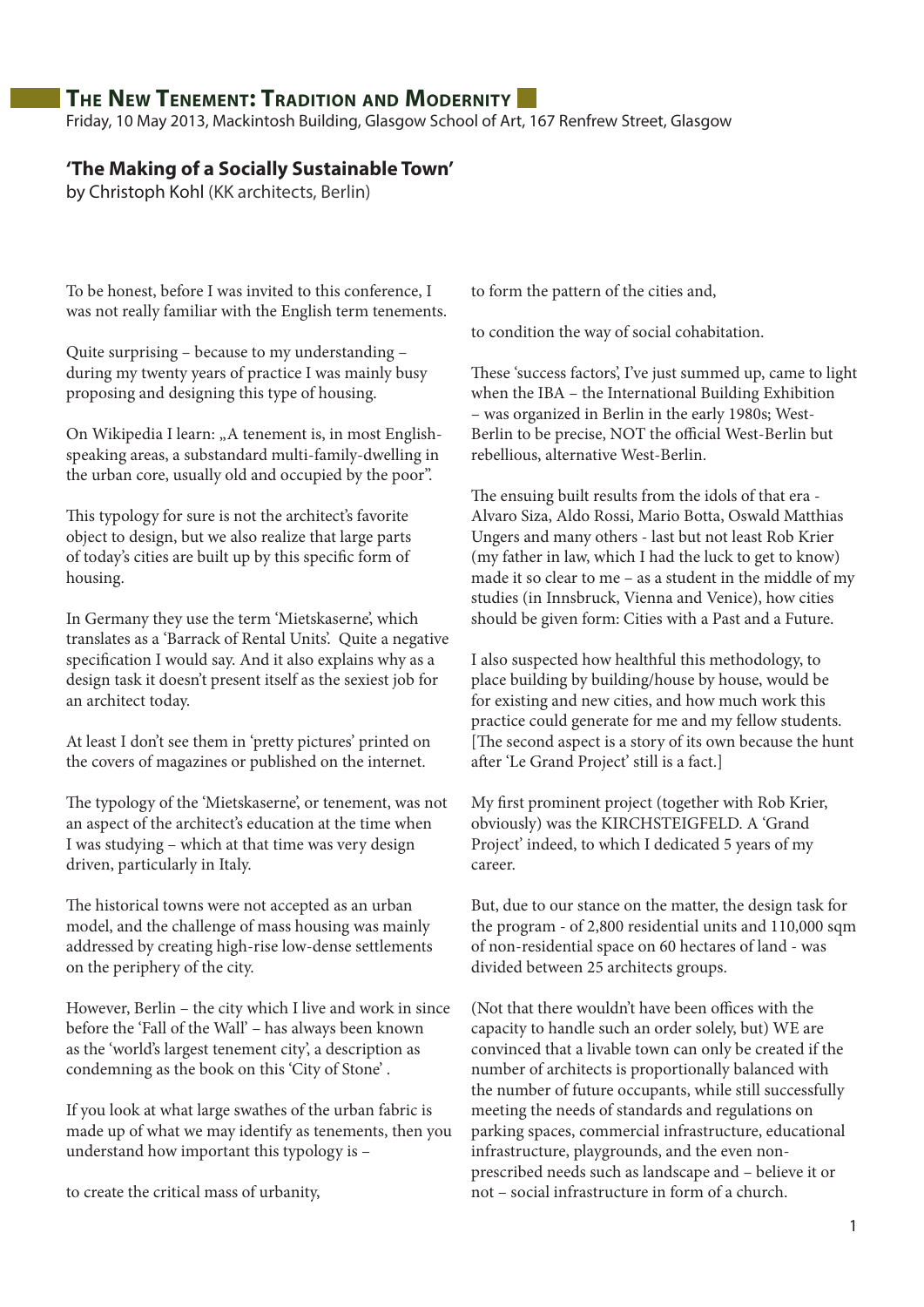### **The New Tenement: Tradition and Modernity**

Friday, 10 May 2013, Mackintosh Building, Glasgow School of Art, 167 Renfrew Street, Glasgow

### **'The Making of a Socially Sustainable Town'**

by Christoph Kohl (KK architects, Berlin)

All these components of a town – even of a city – need their place, their right position. I have allocated them in a way that the most 'natural' situation was composed, a self-revealing-map was established.

Actually, one may call KIRCHSTEIGFELD a town made of tenements both in architectural typology and in socio-economic structure so to speak. The main component is the multi-storey-building, of predominantly subsidized apartments. 2,400 of the planned 2,800 units are subsidized social housing units. Only 400 apartments were dedicated to the free market.

My point in this is that the history of architecture teaches us that the specific building category of the Mietskaserne was originally created to house workers and that the intensity with which they were built and occupied was what provoked the social housing program. As an example the Hufeisensiedlung by Taut and Wagner, one of the first social housing estates, was to represent a new architecture for a new society - as a counter-model for private-sector speculative building and its tenements.

The very first Social Housing Building as a reaction to the discredited Mietskaserne in Berlin was in 1842 the building on Torstrasse 86. Actually the building is still existing.

These programs, at least in both Germanys, reached such an advanced level that fully equipped urban quarters were designed and developed for the workers sake.

As comparison, current examples of KK's design I'm showing you the projects FLORA GÄRTEN in Berlin-Pankow and FLOTTWELL LIVING in Berlin-Mitte, SPEICHERSTADT in Potsdam which are in essence the same architectural typology we believe in, but for the private market, which, in a Germany that hasn't had a social housing program for the last twenty years, these units are for the 'workers' anyway.

2 single-room-accommodation with multi-occupancy in The nature of the workers class changed to the same extent that the nature of their habitation changed, which made it possible to be upgraded from the simplest

the beginning of the 19th century to New Towns - as the urban projects by KK claims to be - at the end of the last century.

Only if one is 'thrown back' in time a bit, like the way I experience it these days masterplanning in provincial Russian for the agglomeration of BEREZNIKI-SOLIKAMSK-USOLYE at the foot of the Ural mountains in the region of Perm, one can grasp what an achievement the highly developed social housing program, is.

Yet it was the initial 'simple' urban form of the tenement which was the true inspiration for the housing that forms these new towns. And it is revealing to perceive what a span there is in between a simple warm and rainproof shelter and New Towns such as the CITADEL BROEKPOLDER, HAVERLEIJ or, much larger, BRANDEVOORT.

These 'locations' in the Netherlands are acknowledged with awards because of their ambition and innovations at all levels: urban layout, built quality, landscape, architectural style, sustainability, ecology, and – last but not least – for their extraordinary capacity of forming a neighborhood.

Once the Tenements were introduced to give to the workers class the minimum of a decent living and to simply group them was more the purpose I would say, than to conceive a desirable location, as today it is requested more and more, all the while 'concept', 'branding' and 'lifestyles' are marketing slogans for the postindustrial society.

"It was the best of times, it was the worst of times", starts Charles Dickens novel 'A Tale of Two Cities'. Although huge changes happened in the human society in the run of almost 150 years actually no changes occurred with respect to the sense of well-being 'feeling at home' and with respect to 'the public space'. This 'well-being' is demonstrated by the citizens of Brandevoort in their yearly Dickens Night event.

The buildings we live our private lives in ideally form the background of the space we move in as public beings. In